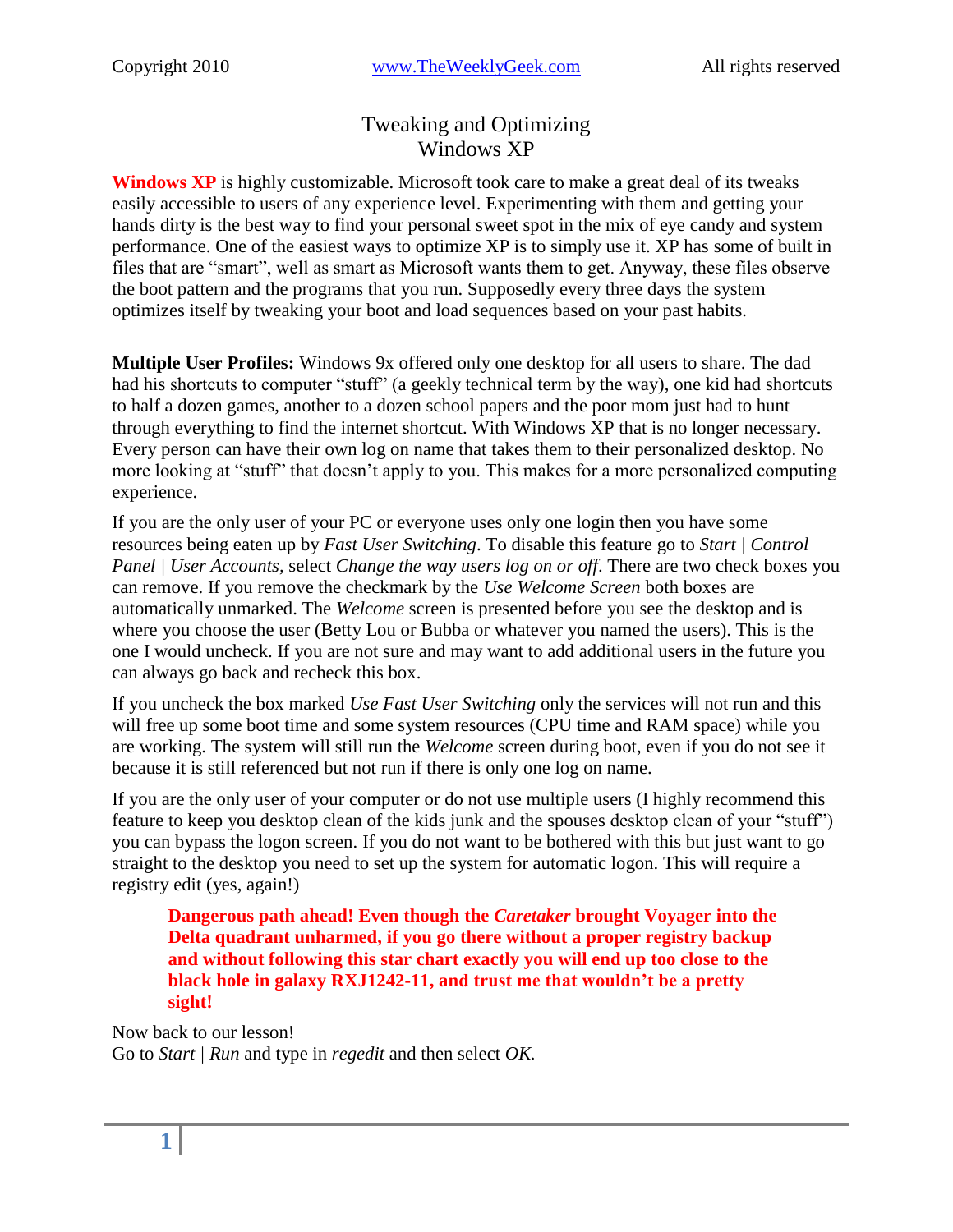Navigate the left side of the registry by clicking on the plus (+) signs to *HKEY\_LOCAL\_MACHINE | SOFTWARE | Microsoft | WindowsNT | CurrentVersion | Winlogon.*

| <b>B</b> Registry Editor                                                             |  |                                        |               |                                              |
|--------------------------------------------------------------------------------------|--|----------------------------------------|---------------|----------------------------------------------|
| File Edit View Favorites Help                                                        |  |                                        |               |                                              |
| NTVersionOfLastBackup                                                                |  | Name                                   | Type          | Data                                         |
| OpenGLDrivers<br><b>E Perflib</b>                                                    |  | ab](Default)                           | REG SZ        | (value not set)                              |
| PerHwIdStorage<br>$\blacksquare$                                                     |  | ab]allocatecdroms                      | REG_SZ        | 0                                            |
| Ports                                                                                |  | ab allocatedasd                        | REG SZ        | 0                                            |
| Prefetcher                                                                           |  | ab]allocatefloppies                    | REG SZ        | 0                                            |
| $\blacksquare$ Print                                                                 |  | <b>85</b> AllowMultipleTSSessions      | REG DWORD     | 0x00000000 (0)                               |
| <b>E ProfileList</b>                                                                 |  | ab AltDefaultDomainName                | REG_SZ        | MAIN                                         |
| related.desc                                                                         |  | ab] AltDefaultUserName                 | REG SZ        | Ward                                         |
| <b>El SeCEdit</b>                                                                    |  | ab] AutoAdminLogon                     | REG_SZ        | 0                                            |
| ServicePack                                                                          |  | <b>89</b> AutoRestartShell             | REG_DWORD     | $0 \times 00000001(1)$                       |
| E Setup                                                                              |  | eb]cachedlogonscount                   | REG SZ        | 10                                           |
| E Storage                                                                            |  | ab]DebugServerCommand                  | REG SZ        | no                                           |
| E SycHost                                                                            |  | ab DefaultDomainName                   | REG SZ        | MAIN                                         |
| SystemRestore                                                                        |  | ab]DefaultUserName                     | REG_SZ        | Ward                                         |
| <b>E</b> Terminal Server                                                             |  | <b>RU</b> forceunlocklogon             | REG DWORD     | 0x00000000 (0)                               |
| <b>E</b> Time Zones                                                                  |  | <b>BU</b> HibernationPreviouslyEnabled | REG_DWORD     | 0x00000001(1)                                |
| El- <b>Bill</b> Tracing                                                              |  | ab LegalNoticeCaption                  | REG_SZ        |                                              |
| Type 1 Installer                                                                     |  | ab]LegalNoticeText                     | REG_SZ        |                                              |
| Userinstallable.drivers                                                              |  | <b>By</b> LogonType                    | REG DWORD     | 0x00000000 (0)                               |
| Windows                                                                              |  | <b>85</b> passwordexpirywarning        | REG_DWORD     | 0x0000000e (14)                              |
| <b>Ei</b> -Ca Winlogon                                                               |  | ab]PowerdownAfterShutdown              | REG_SZ        | 0                                            |
| <b>NOW</b><br><b>Time</b>                                                            |  | <b>관</b> ReportBootOk                  | REG SZ        | $\mathbf{1}$                                 |
| WPAEvents<br>Windows Script Host                                                     |  | scremoveoption                         | REG_SZ        | 0                                            |
| Windows Scripting Host<br>田                                                          |  | <b>BU</b> SFCDisable                   | REG DWORD     | 0x00000000 (0)                               |
| Works<br>国                                                                           |  | <b>BU</b> SfcQuota                     | REG_DWORD     | 0xffffffff (4294967295)                      |
| <b>WZCSVC</b>                                                                        |  | ab]Shell                               | REG SZ        | Explorer.exe                                 |
| Mischel Internet Security<br>Œ                                                       |  | <b>RU</b> ShowLogonOptions             | REG DWORD     | 0x00000001(1)                                |
| Mischel Software<br>$\blacksquare$                                                   |  | ab]ShutdownWithoutLogon                | REG_SZ        | 0                                            |
| Mobile Application Link<br>Ð                                                         |  | ab]System                              | REG_SZ        |                                              |
| Mozilla                                                                              |  | ab UIHost                              | REG EXPAND SZ | logonui.exe                                  |
| mozilla.org                                                                          |  | ab Userinit                            | REG SZ        | C:\WINDOWS\system32\userinit.exe,            |
| NETGEAR<br>⊞                                                                         |  | ab] vmApplet                           | REG_SZ        | rundll32 shell32, Control_RunDLL "sysdm.cpl" |
| Nvidia Corporation<br>国                                                              |  | ab] WinStationsDisabled                | REG SZ        | 0                                            |
| $\Box$ ODBC<br>由                                                                     |  |                                        |               |                                              |
| <b>El-Bill PCI Audio Applications</b>                                                |  |                                        |               |                                              |
| My Computer\HKEY_LOCAL_MACHINE\SOFTWARE\Microsoft\Windows NT\CurrentVersion\Winlogon |  |                                        |               |                                              |

4BiiXP-0

Double-click on the right hand value *DefaultUserName* and type your user name in the *Value Data* box, if it is not already there.

#### Select *OK*

Next select the *DefaultPassword* value (again in the right hand column) and type in your password in the *Value Data* box.

If there is no *DefaultPassword* value as in the example above you can easily add one.

First make sure *Winlogon* is highlighted in the left hand column.

Since you are already in the registry editor simply go to *Edit | New | String Value* as in the example below.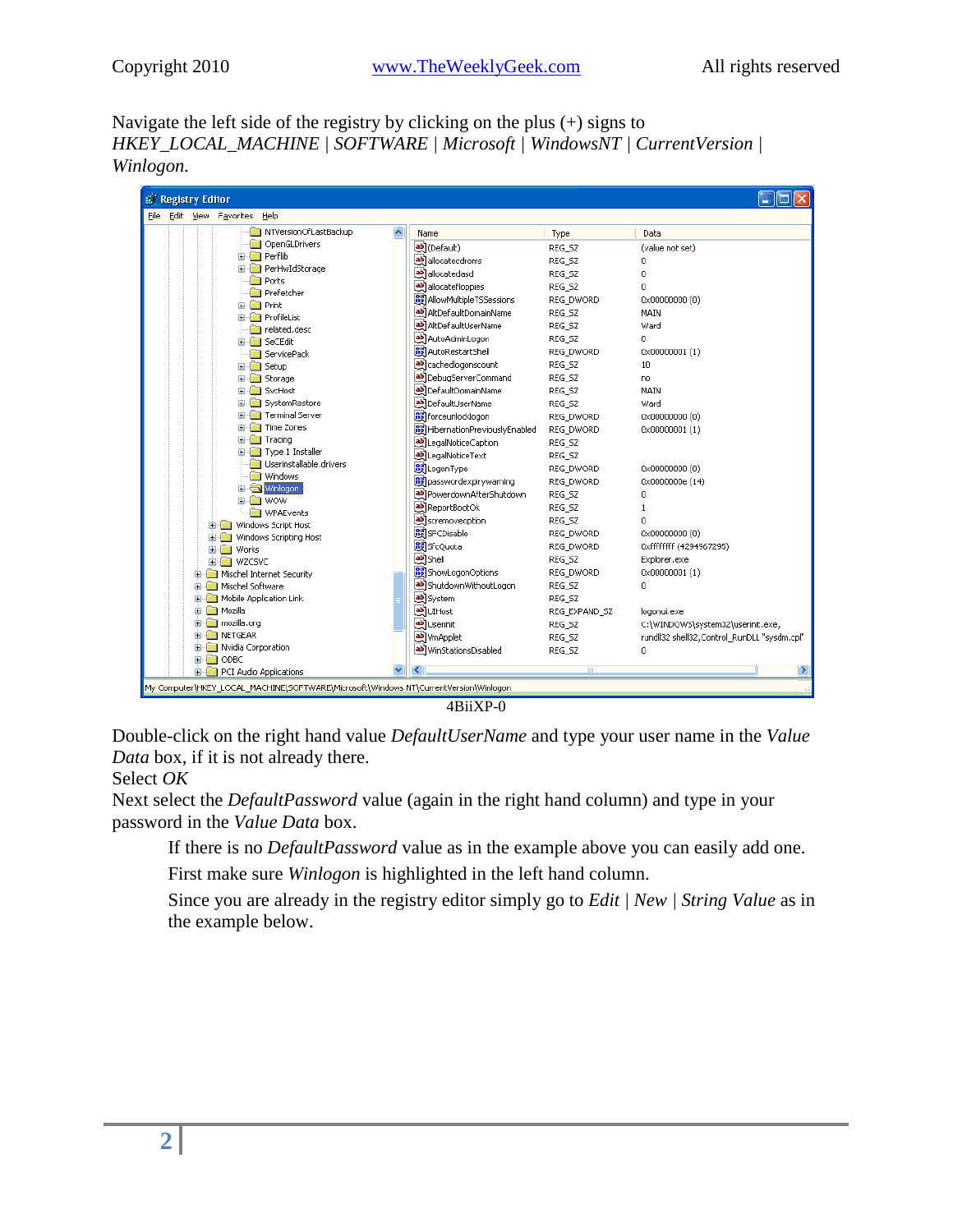|           | <b>Registry Editor</b>                               |                                              |                                                          |                                                |  |
|-----------|------------------------------------------------------|----------------------------------------------|----------------------------------------------------------|------------------------------------------------|--|
| File      | Edit<br>View -                                       | Favorites<br>Help                            |                                                          |                                                |  |
|           | Modify<br>Modify Binary Data                         |                                              | hOfLastBackup<br>Drivers                                 | Name<br><mark>ෂ</mark> ්)(Defai                |  |
|           | <b>New</b>                                           |                                              | Key                                                      | ab]allocal<br>ab]allocal                       |  |
|           | Permissions                                          |                                              | <b>String Value</b>                                      | ab]allocal                                     |  |
|           | Delete<br>Rename                                     | Del                                          | Binary Value<br><b>DWORD Value</b><br>Multi-String Value | <b>RU</b> Allown<br>ab]AltDef<br>ab]AltDef     |  |
|           | Copy Key Name                                        |                                              | Expandable String Value                                  | ab] AutoA                                      |  |
|           | Find<br>Find Next                                    | Ctrl+F<br>F3                                 | <b>a</b> ck                                              | <b>BU</b> AutoR<br><b>ঌ</b> lcache<br>ab]Debuc |  |
|           | vonugo<br>SvcHost<br>$\overline{+}$<br>SystemRestore |                                              |                                                          | ab]Defau<br>abi Defau                          |  |
|           | Terminal Server                                      |                                              |                                                          | <b>Rig</b> forcet                              |  |
|           |                                                      | Time Zones<br>$\overline{+}$<br>Tracing<br>Ŧ |                                                          | <b>RU</b> Hiberr<br>ab]I enall                 |  |
| 4BiiXP-0a |                                                      |                                              |                                                          |                                                |  |

After clicking on *String Value* type in *DefaultPassword* (with no spaces and capitalized exactly as shown here).

Now double-click the string you just created (*DefaultPassword*) and type in your password in the box labeled *Value Data* and then click *OK.*

Next double-click *AutoAdminLogon* in the right hand column and change the value from 0 (zero) to 1 (the number one) and once again click *OK*.

IF there is no *AutoAdminLogon* value as in the example above you can easily add one.

Simply go to *Edit | New | String Value* as in the example above.

After clicking on *String Value* type in *AutoAdminLogon* (with no spaces and capitalized exactly as shown here) and press the *Enter* key on your keyboard.

Now double-click the string you just created (*AutoAdminLogon*) and type *1* (the number one) in the box labeled *Value Data* and then click *OK.*

Finally exit the registry.

To double-check your changes make sure everything else is finished and click *Start | Shutdown | Restart.*

**Video and Display:** As nice as a great looking display is you need to remember that the GUI (Graphical User Interface) eats up system resources and slows the computer down. I am not advocating going back to a black screen with green text only, I am simply suggesting that we tweak and adjust some items that are going on in the background.

1. To adjust some special effects you need to *right-click* on *My Computer*.

- a. If the icon is not on the desktop select the *Start* button in the lower left of the screen
- b. Then *right-click* on *My Computer*.
- 2. Select *Properties | Advanced | Performance | Settings | Visual Effects.*
- 3. For a quick performance boost select *Adjust for best Performance*. If you are willing to experiment then you can choose *Custom* and place a check next to the individual boxes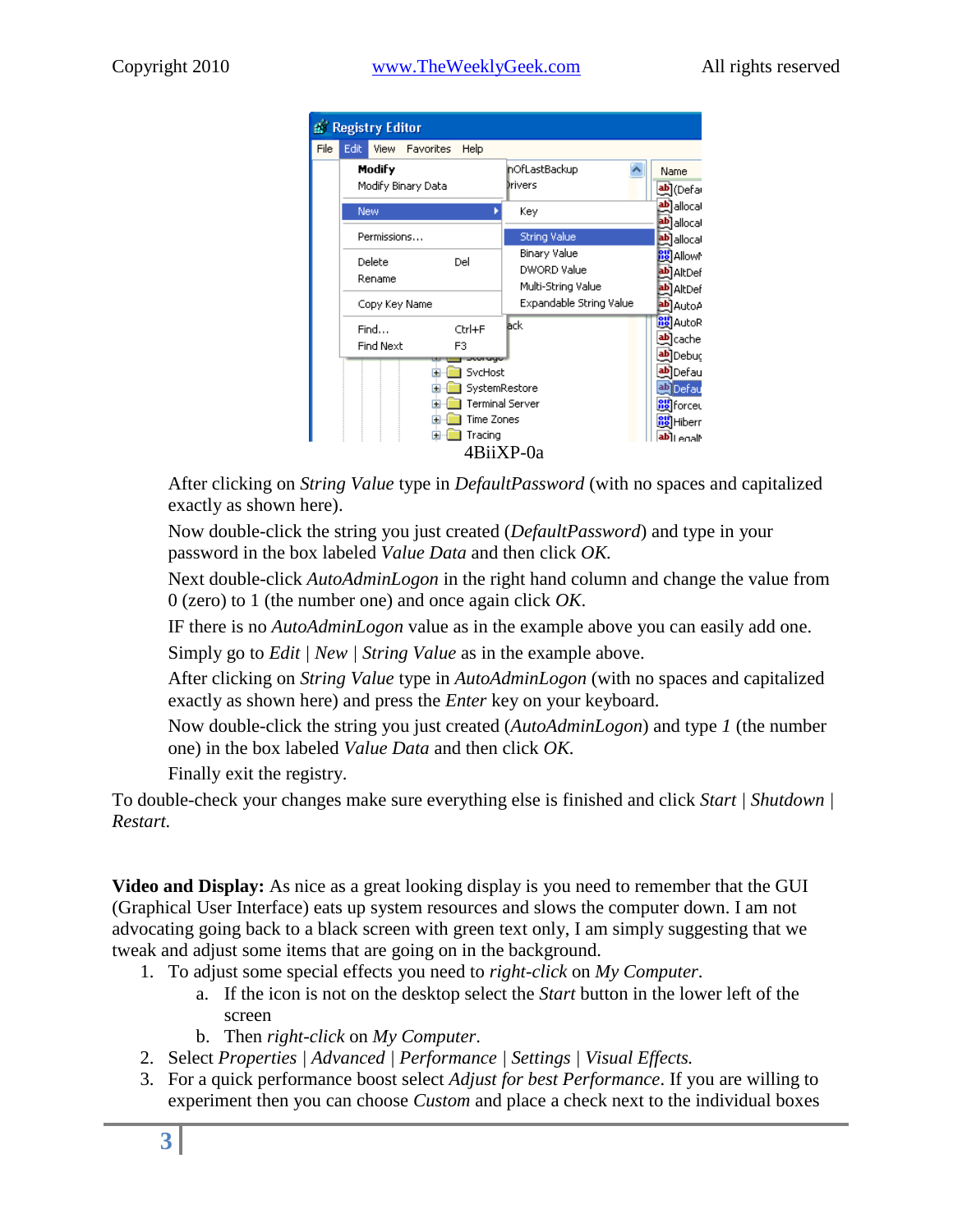for the items you want to use. If you do not put a check in the box the item will **not** be used. If you decide to customize your choices then I would suggest removing all *Shadowing* and *Fading*.

4. While you are under the performance settings check out the *Advanced* tab. You will get a window as shown in figure 4BiiXP-1.

| <b>Performance Options</b>                                   |                                                                |
|--------------------------------------------------------------|----------------------------------------------------------------|
| Advanced<br><b>Visual Effects</b>                            |                                                                |
| Processor scheduling<br>processor time to run your programs. | By default, the computer is set to use a greater share of      |
| Adjust for best performance of:                              |                                                                |
| <b>O</b> Programs                                            | Background services                                            |
| Memory usage                                                 |                                                                |
| memory to run your programs.                                 | By default, the computer is set to use a greater share of      |
| Adjust for best performance of:                              |                                                                |
| O Programs                                                   | System cache                                                   |
| Virtual memory                                               |                                                                |
| if it were RAM.                                              | A paging file is an area on the hard disk that Windows uses as |
| Total paging file size for all drives:                       | 768 MB                                                         |
|                                                              | Change                                                         |
|                                                              | Cancel<br>OK<br>Apply                                          |
|                                                              |                                                                |

Figure 4BiiXP-1

- 5. If your computer not a server be sure that *Processor Scheduling* is set for *Programs* and *Memory Usage* is also set for *Programs.*
- 6. If your computer is a server or is sharing resources frequently (for example your hard drive is accessed by other computers on a network because all of the accounting files are on it, or if your computer has the only printer in the room and other computers that are networked to yours print to it) then you would want to enable *Background Services* and *System Cache*.

These are only for network situations where a significant load is on your system.

7. Don't turn on *Background Services* and *System Cache* if others only print 10 pages a day to your system or access one file throughout the day. One exception is to select *System cache* if you have an abundance of RAM I would set up to run with *System cache* if a system had no less than 768 MB of RAM.

**Virtual Memory:** There are some GREAT articles on the web site with more information than I cover here, feel free to visit [www.TheWeeklyGeek.com](http://www.theweeklygeek.com/) and search for "Virtual Memory"

- 1) To set the virtual memory you need to *right-click* on *My Computer*.
	- a. If the icon is not on the desktop select the *Start* button in the lower left of the screen b. Then *right-click* on *My Computer*.
- 2) Select *Properties* (Figure 4BiiXP-3)*| Advanced* (figure 4BiiXP-4 upper right corner)*| Performance | Settings | Advanced* (figure 4BiiXP-1)*| Virtual Memory* (bottom section of the window)*.*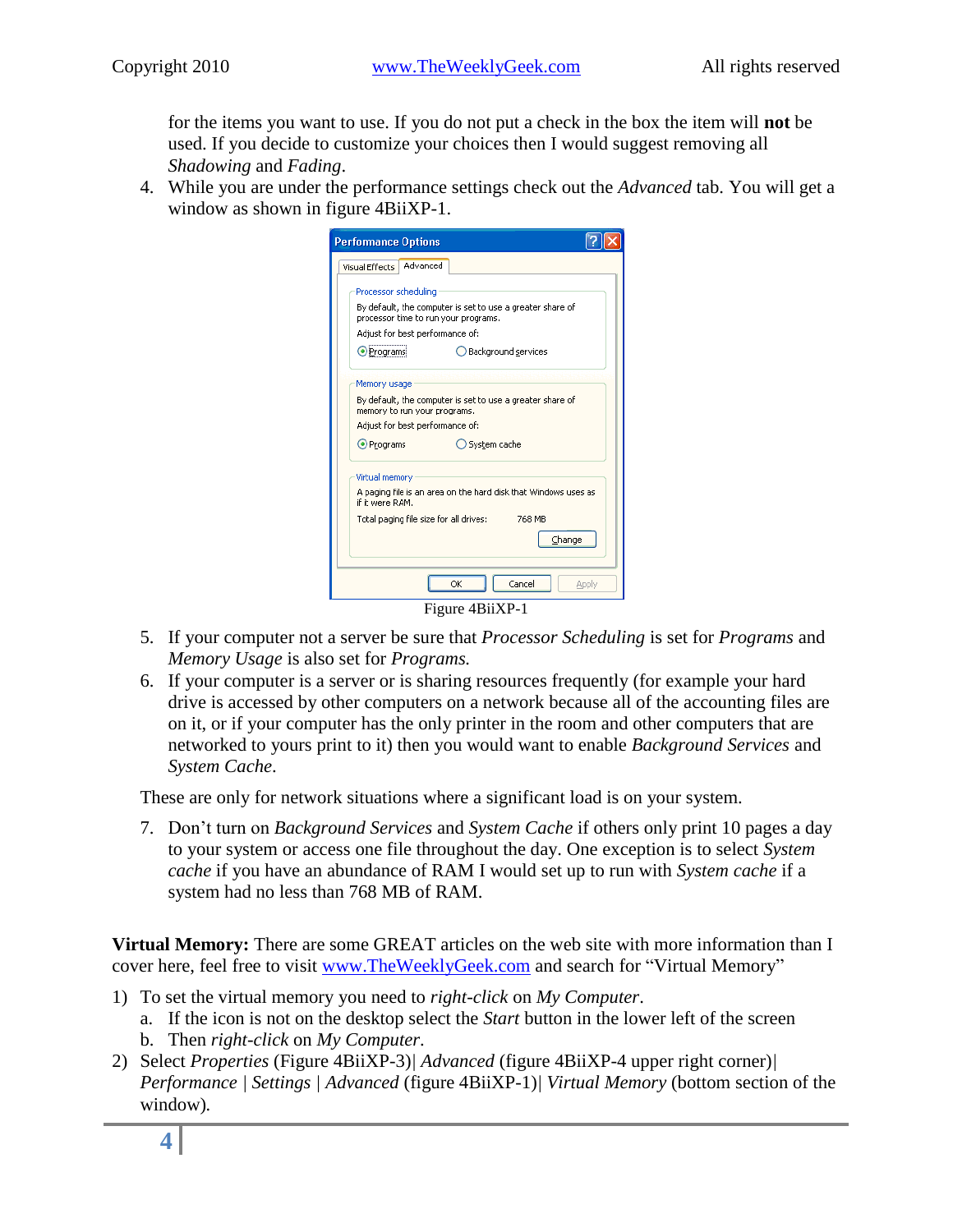3) You should see figure 4BiiXP-2.

| <b>Virtual Memory</b>                 |                       |
|---------------------------------------|-----------------------|
| Drive [Volume Label]                  | Paging File Size (MB) |
| C.                                    | 768 - 1024            |
|                                       |                       |
|                                       |                       |
|                                       |                       |
| Paging file size for selected drive   |                       |
| Drive:                                | C:                    |
| Space available:                      | 28177 MB              |
| Custom size:                          |                       |
| Initial size (MB):                    | 768                   |
| Maximum size (MB):                    | 1024                  |
| ◯ System managed size                 |                       |
| O No paging file                      | Set                   |
| Total paging file size for all drives |                       |
| Minimum allowed:                      | 2 MB                  |
| Recommended: 766 MB                   |                       |
| Currently allocated: 768 MB           |                       |
|                                       |                       |
|                                       | Cancel<br>OK          |
|                                       | Figure 4BiiXP-2       |

4) You should select *Custom Size* and the *Initial size* should be 1.5 times the total amount of RAM you have up to 2048.

5) The *Maximum size* should be double the amount of RAM you have with a maximum of 2048. If you are not sure how much memory (RAM) your system has, go to the desktop and right-click on *My* Computer and then select *Properties* as in figure 4BiiXP-3

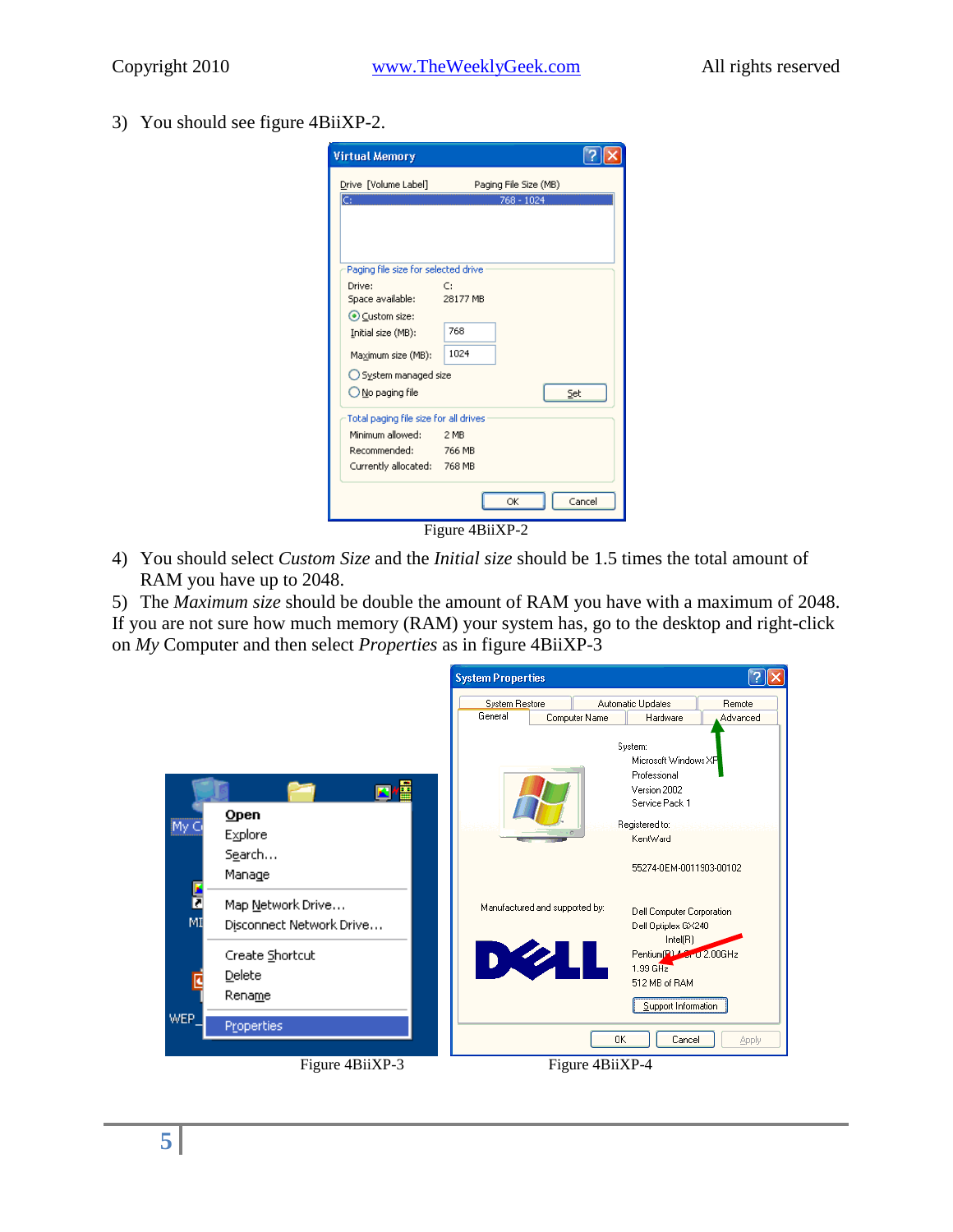The total amount of memory will be listed toward the bottom of the screen as shown in Figure 4BiiXP-4. Let me give you an example of how to set the virtual memory (VM). If you have 256 MB of RAM (actually if you have 256 the best way to help your computer is to BUY MORE RAM) then your *Initial Size* should be 384 and the *Maximum size* should be 512. There is no need to enter any zeros after the computer is expecting megabytes. Don't go over 2048 in either box because the hard drive is so slow compared to RAM as well as the loss of space to store data.

When you defragment your system, I suggest that you turn off your VM before defragmenting and then turning it back on afterward. Turning off the VM is as simple as choosing the *no paging file* button as seen in figure 4BiiXP-2 and rebooting. Just remember to turn it back on when the defragmentation process is complete.

Also while we are discussing virtual memory, sometimes Windows places key system files into virtual memory, we don't want this. In order to keep the operating system responding as fast as possible we need all of its files kept in RAM. To prevent the shifting of operating system files into the VM we need to make a registry edit.

> **As the great Jimmy Buffet reminded all computer users, Can't you feel 'em circlin' honey? Can't you feel 'em swimmin' around? You got fins to the left, fins to the right, and you're the only bait in town. You got fins to the left, fins to the right, and you're the only registry in town.**

**So backup your registry before the technicians, with the big white teeth, come knocking on your door,**

**You know them honey, those sharks that swim on the land.**

Open the registry (*Start | Run | Regedit*) and back it up (*File | Export*) make sure the *Export Range* is selected as *All* and export to you backup file you created in Chapter 1.

Now you need to navigate to *HKEY\_LOCAL\_MACHINE | SYSTEM | ControlSet001 | Control | Session Manager | Memory Management*.

Now you need to double-click on DWORD value *DisablePagingExecutive* and set the value to 1 (either Hexadecimal or Decimal since one is one either way).

## **Use that old USB drive for Virtual Memory**

Now that you have several "old" and "small" USB thumb or stick drives around that you don't use anymore you can format them and install them on the back of your computer and use them as Virtual Memory instead of using the hard drive. This should both increase your computing speed and make you feel good about recycling old computer parts. To be clear, I am not talking about external hard drives, just the little drives that are about the size of your thumb, hence the name "thumb drive".

Now that you are done scrounging through your pencil drawer looking for old drives and you have finished hugging yourself for saving a USB tree from being dismembered, let's continue.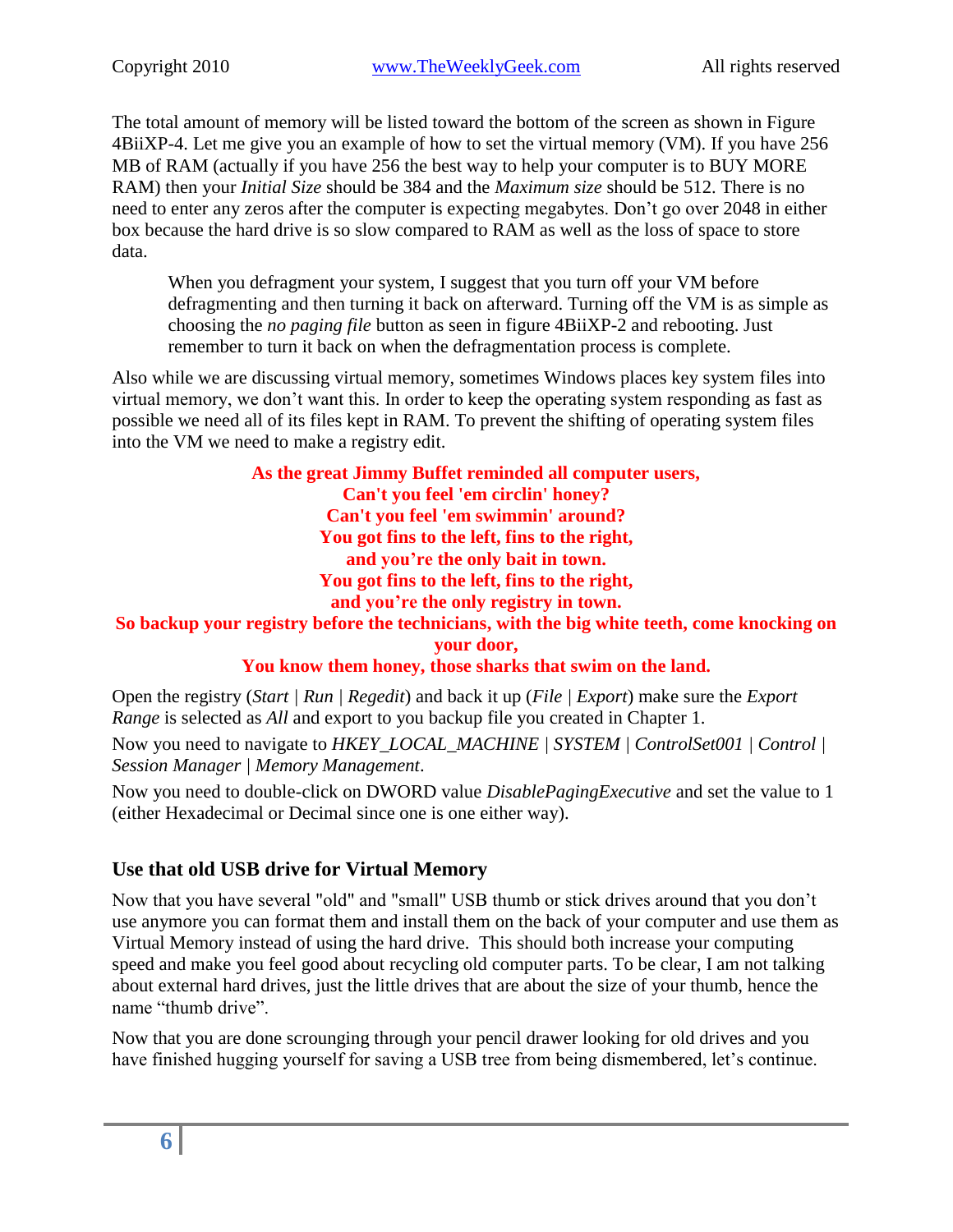Before we go any further, yes you can use and old SD or Compact Flash card for the same effect in Windows XP they just usually are not as large in capacity as USB stick drives so I will refer to them in this article but you can substitute as you please. As a rule of thumb, USB drives are faster than the current mechanical hard drives (the new SSD drives are faster and I hope to write about them soon).

Using two 512MB USB drives is better than nothing, but using one 2GB is even better. I would not use more than two drives (only one is really needed) and several small ones can slow things down instead of speeding them up, so use the old 32 and 64 MB drives on your kids computer, just because you can.

Now be 100% sure you don't want the data on the drives and then format the drive. To do this click on the "Start" button and then on "My Computer", in the new window that appears, rightclick on the USB drive (be 100% sure it is the drive you want to format and use). Select "Format" from the drop down menu and off you go.

Now follow the directions in the previous section about VM above, just note that at Figure 4BiiXP-2 you will also see the USB drive listed. Simply enter the numbers using the full size of the USB drive under the "Custom" section.

More directions are available in the site at [http://www.theweeklygeek.com/2005/10/21/virtual](http://www.theweeklygeek.com/2005/10/21/virtual-memory-part-4/)[memory-part-4/](http://www.theweeklygeek.com/2005/10/21/virtual-memory-part-4/)

If you want the best performance, I would suggest purchasing a new drive. Personally I like the "OCZ 4GB Rally2" if I were to buy a new one to use for virtual memory. The reason is that this is simply the fastest USB drive available and you want speed for your virtual memory, however whatever you have is better than nothing.

**CD Self Start:** Do you insert CD's frequently but do not want them to automatically play? For instance do you copy a lot of data or need to search on backup CD's for information but do not want them to run when you place them in the computer. Every few seconds  $(15, I)$  think) Windows goes out and performs and automatic search to see if a CD was slipped into the drive while it was not paying attention. By removing this feature and starting any disk you put in manually (by selecting the drive) you save the CPU the cycle time it has set aside.

To remove the CD auto run you will need to go to the registry.

**Reminder, editing the registry can have dire consequences. The last person to improperly edit the registry lived in Pompeii about 79 A.D. near Mount Vesuvius, and we all know what happened next don't we? Well he lost all of his data and had to fdisk and reformat his hard drive.**

To open the registry, go to *Start | Run* and type in *regedt32*.

Now make a backup of the registry (*File | Export* then through the menu choose the *C*: drive). If things go wrong and you can get to the *Command* prompt (C:\) then you can type in the name of your registry backup and things should return to normal. On the left side of the screen you will need to navigate by clicking on the "+" symbols to *HKEY\_LOCAL\_MACHINE | SYSTEM | CurrentControlSet | Service* (figure 4BiiXP-5). Click on *Cdrom* under this group (figure 4BiiXP-6). In the right had pane you should see several values. *Double-click* on *Autorun.* A menu should pop up similar to Figure 4BiiXP-7.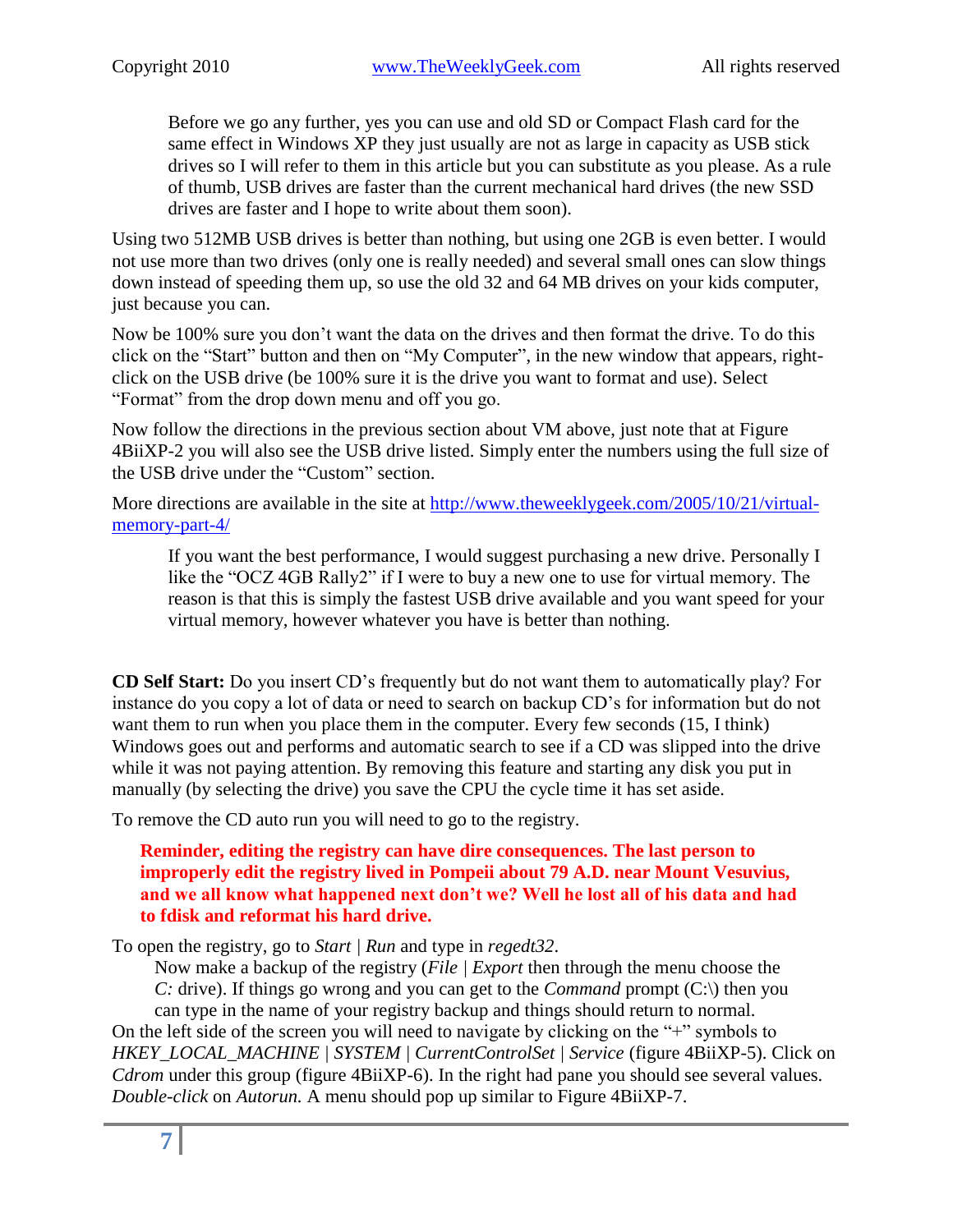

Figure 4BiiXP-5



Figure 4BiiXP-6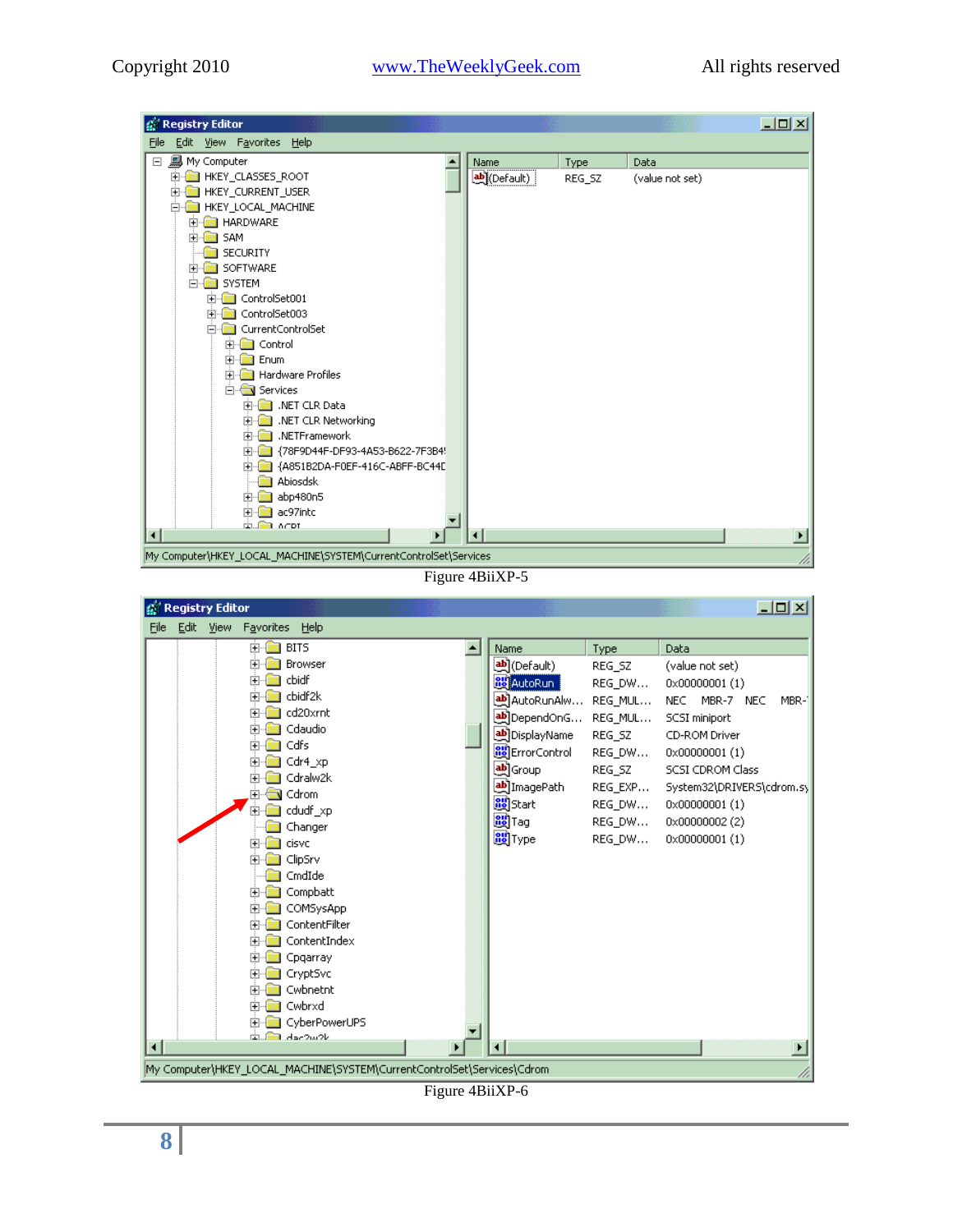| <b>Edit DWORD Value</b> |                                           |
|-------------------------|-------------------------------------------|
| Value name:<br>AutoRun  |                                           |
| Value data:             | Base<br><b>O</b> Hexadecimal<br>◯ Decimal |
|                         | Cancel<br>OΚ                              |

Figure 4BiiXP-7

Change the *Value data* to 0, select *OK* and then close the registry (*File | Exit*) the change is automatically saved but not implemented until you reboot the computer. Be sure that you have properly closed all programs and then to reboot go to *Start | Shutdown | Restart*. That is all that is necessary to make this change. Double check yourself by inserting a CD (a music CD works best) and see if it tries to run or if you have to open it yourself.

**Floppy Drive performance:** Are you tired of waiting on a fast computer that's hampered by actions that are slow? Do you have to wait while your computer tries to read what, if anything is in the floppy drive each time you double-click on *My Computer*? If this has happened to you, the possible cause is an incorrect registry value. This is fairly simple to correct. (Before you make the following changes to the registry, be sure to first back it up.)

**There once was a story of a man named Jed who edited the registry carelessly and now his computer is dead, that is why he could barely keep his family fed. Due to this he sold his hunting rifle, never shot at that rabbit and instead some Robber Barron found that** *Black Gold, Texas Tea* **and he kept his family in Beverly Hills while Jed went to work in the coal mine.**

Click *Start | Run* and type in *regedit* and then select *OK*. Navigate to: *HKEY\_CURRENT\_USER | Software | Microsoft | Windows | CurrentVersion | Policies | Explorer.* Double-click on *NoDriveTypeAutoRun* entry and change the value to *95* (see figure 4BiiXP-8). *OK* your changes and close the registry.

Restart your computer for the changes to take effect. When your computer has restarted, open *My Computer* and see if your drives appear immediately in the window without the system first attempting to access the floppy drive.

| <b>Edit DWORD Value</b>                   |                                           |        | ? x |
|-------------------------------------------|-------------------------------------------|--------|-----|
| Value <u>n</u> ame:<br>NoDriveTypeAutoRun |                                           |        |     |
| Value data:<br>91                         | <b>Base</b><br>E Hexadecimal<br>C Decimal |        |     |
|                                           | OK                                        | Cancel |     |
|                                           | Figure 4BiiXP-8                           |        |     |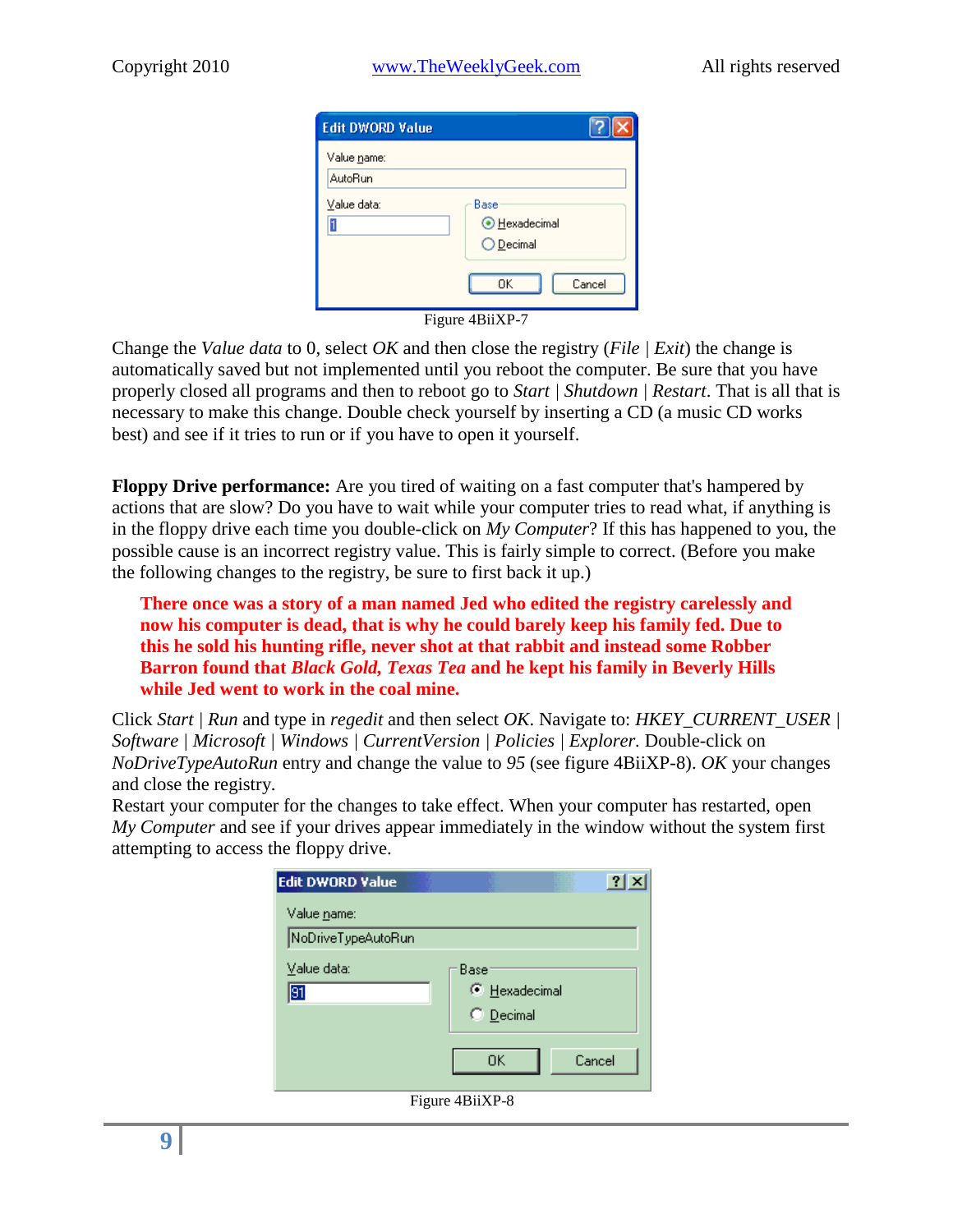**Does a new window open up every time you open a folder?** At times this is nice if you are frequently switching between folders, but if not this can be a major clutter problem and if you are like me and cannot stand clutter this can be a little more than annoying. Microsoft has decided for you that you need these multiple folders. To remove this option so that each folder opens in the same window you have two options.

**The permanent option**. Open *Windows Explorer* (NOT Internet Explorer) (I prefer to do so by pressing the Windows key {between the "Ctrl" and "Alt" keys} and the "E" key or go to *Start | All Programs | Accessories | Windows Explorer*) then select *Tools | Folder Options*. Under the *General* tab look for the *Browse* folders section and place a checkmark next to *Open each folder in the same window*.

For a **one time option** simply hold the *Ctrl* key down when clicking on the folder you wish to open.

XP has several **"Balloon" pop ups**, small advice from Microsoft, that appear every so often depending upon what you are doing. Many people just follow their advice without knowing why or even if they have a real choice. One balloon that gives you a choice is the *Passport* balloon. This balloon is used to get you to open a Microsoft Passport account. I consider them unsafe and opening you up to invasion of your privacy. If, like me, you do not want to sign up for an account and are tired of being harassed to sign up open up the registry (*Start | Run | regedit*). Using the left side of the screen click the little plus (+) signs through the following *HKEY\_CURRENT\_USER | Software | Microsoft | MessengerService* on the right side of the screen you will see a label named *PassportBalloon*. To open it, double-click on it. You will want to delete the value and enter *0a* (that is the number zero followed by the letter a).

#### **Pay attention, editing the registry requires concentration. You don't have to be Hawkeye Pierce to edit the registry but you had better be more careful than Frank Burns**

If you use Microsoft's **Instant Messenger** but are tired of it appearing every time you open Outlook Express to check your e-mail you can remove it by making a registry edit. To make the change, go to *Start | Run* and type in *regedit* then press *OK*. Navigate in the left column to *HKEY\_LOCAL\_MACHINE | Software | Microsoft | Outlook Express.* Look on the right window pane for *Hide Messenger* and double-click it, change the value to *2*. If *Hide Messenger* does not exist, right-click in an empty area on the right pane and choose *New | DWORD Value* enter the name *Hide Messenger* (yes, with a space between the words) press the *Enter* key. Next doubleclick on your new setting and change the value to *2*. You will need to exit the registry and reboot in order for this change to take effect.

Even after disabling Windows Messenger it sometimes comes back from the grave. Windows XP offers two options that will get rid of it completely.

Follow these steps to remove Windows Messenger:

1. From Notepad (*Start | Programs | Accessories | Notepad*), open the *Sysoc.inf* file within the c:\i386 folder.

You must have turned off *Hidden* attributes for system files. To do this open Windows Explorer (press the "Windows" key and "E" at the same time, Select *Tools | Folder Options | View* under the *Advances Settings | Files and Folders | Hidden Files and Folders* select the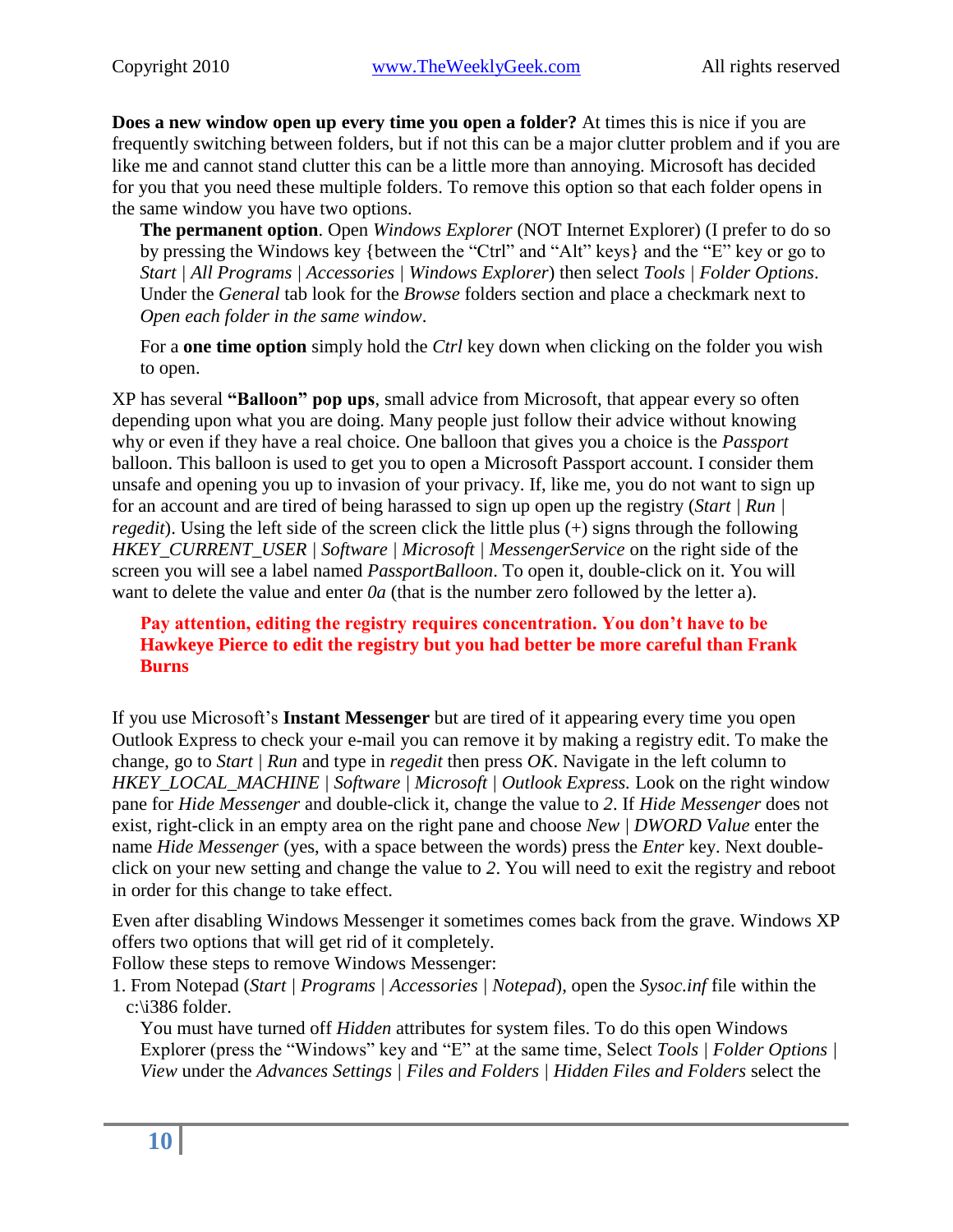*Show Hidden Files and Folders* check box and make sure that *Hide extensions for known file types* is not selected. Select *OK* until you close out Windows Explorer

- 2. Back in Notepad find the line that starts with *msmsgs*, and remove the word *HIDE*. Make sure you don't delete anything else!
- 3. Save the changes (*File | Save As* and then make sure you change *Save as file type* from *Text Documents* to *All files* and then close Notepad.
- 4. Go to *Start | Control Panel* and select *Add/Remove Programs*.
- 5. Choose *Add/Remove Windows Components*. Check *Windows Messenger*, which should appear at the bottom of the list, and click *Next*.

If you don't want to mess with the *Sysoc.inf* file, you can directly run the uninstall routine for Windows Messenger.

1. Make sure you are logged in as an administrator.

2. Go to *Start | Run*.

3. Type *RunDll32 advpack.dll,LaunchINFSection windows\INF\msmsgs.inf,BLC.Remove* in the Run box. If you upgraded from Windows NT or 2000 then *windows* should be *winnt*. Make sure to type that in one line and exactly as written, including the spaces and commas. The deletion process for Windows Messenger will begin.

Hey, here is another way to remove that pesky Windows Messenger. What, another way to disable Messenger?!? Yup!

Here are two additional ways to remove Windows Messenger. Each way is depending on the version of Messenger that you have. In order to tell which version you have, right-click on the Messenger icon in the system tray (lower right corner of the screen) and choose *About.*

#### **Version 4.0 to 4.4**

- *Start | Run* type in *gpedit.msc*
- Navigate down through *Local Computer Policy | Computer Configuration | Administrative Templates | Windows Components | Windows Messenger.*
- Check *Do Not Allow Windows Messenger to Run.*
- Then choose *Enabled*
- Click *OK* and close all of the open window boxes.

### **Version 4.5 and up**

- *Start | Run* type in *Regedit*
- Navigate the left window pane to *HKEY\_LOCAL\_MACHINE | Software | Policies* Click one time on *Microsoft.*
- On the *Edit* menu (at the top of the window) highlight *New* and select *Key*.
- Type *Messenger* in the provided space.
- Now open the *Messenger* folder (now on the left side of the screen) by double-clicking it.
- Select *Edit | New | Key* from the menu and add the name *Client.*
- Open that folder.
- Go to the menu and select *Edit | New | DWord value.*
- Type in *PreventRun* for the DWord name.
- Double-click the *PreventRun* and type *1* (that is a one) in the *Value Data* box.
- Select *OK* and exit the registry then close Windows Messenger.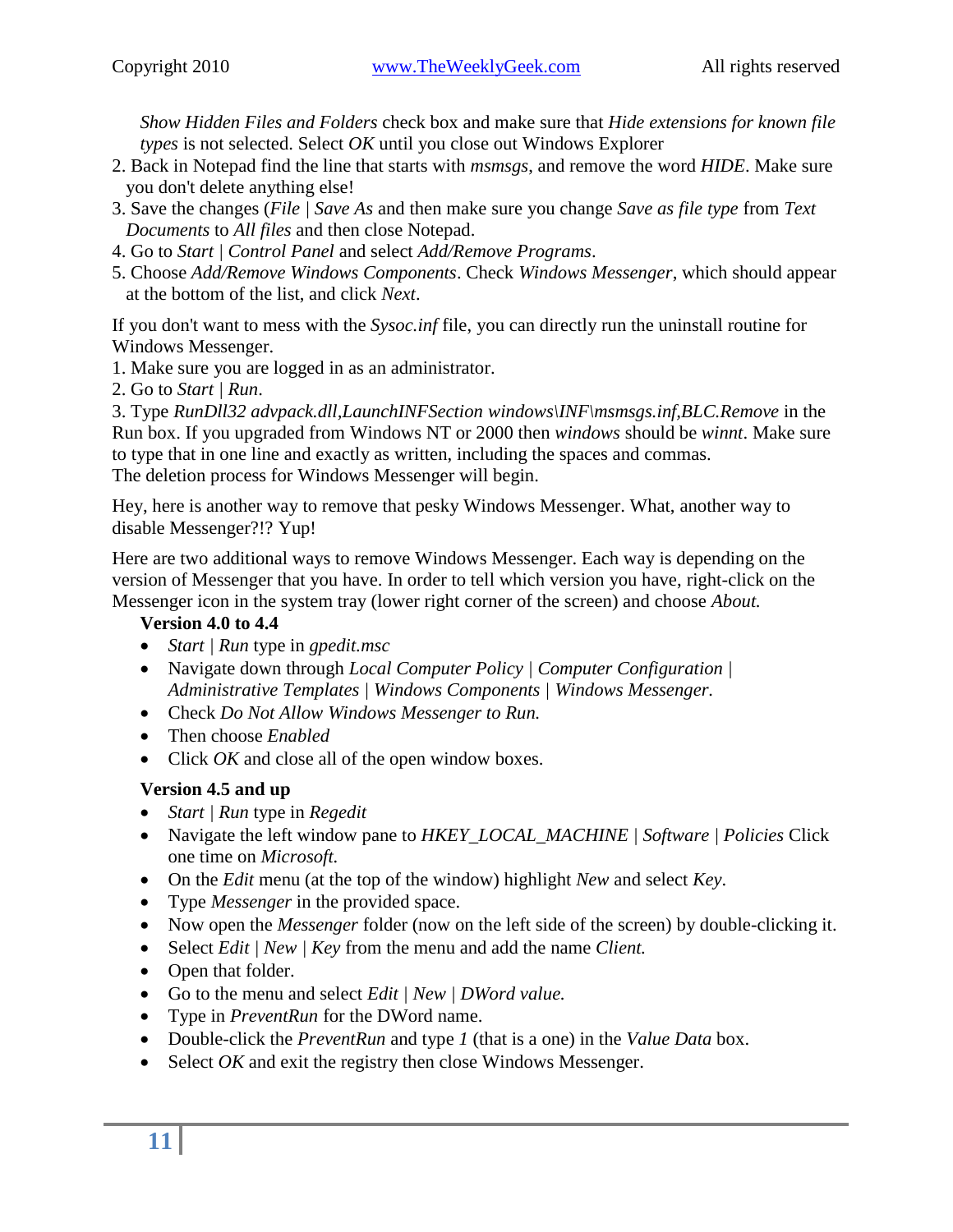**Editing the Registry is Risky Business. Make sure you make a backup before you do anything else (***File | Export***). One false move and you could expose your Network Administrator to the Death Ray of Krypton, leaving the Intergalactic Conference of Techno nerds without proper shielding from the Gamma Rays from Venus and worse yet, cause your entire computer to have to be reinstalled loosing all your data.**

Do you want to get rid of more of XP's **memory and system hogging stuff**? Go to *Start | Control Panel | Performance and Maintenance | Administrative Tools | Services* Here is a listing of the *Services* that Microsoft has on your system. Not all of them are running but many unneeded ones are.

To edit one of the following items simply double-click on the name and then under the *General* tab (this should be the default location) and in the middle of the page is the *Startup Type* by selecting the down arrow you will receive the choices *Automatic, Disable, Manuel*. The Manuel simply means that the item is on or off until someone or some program sets it to the other position. I feel this is the safest option. By *Disabli*ng the item a person must go back in here and turn it (the service) back on. This prevents hackers and bad programs (mal-ware) from causing problems, but if you install an item that needs one of these items it may take you a while to figure out why it (the thingy you added) does not work.

#### **Services to Consider Disabling:**

**Automatic Updates** - *Disable* it. This enables the download and installation of critical Windows updates. All too often Windows updates cause problems. Yes they should be run but you should run them. Also if you are relying on a dialup connection this **will** slow your accessing the other web sites you are intentionally trying to go to. By default it checks every 5 minutes,. Yup, every 5 minutes, does that tell you something about Microsoft? Hmmm, well, I will leave that one up to you. This service runs in the "background" meaning that you cannot tell when it is sneaking around on you.

**Computer Browser** – *Disable* it **if** you are not on a network or are on a *Client/Server* network (where you are required to log on with a user name and password). The **only** reason to have this *enabled* is if you are on a *Peer to Peer* network (Like a home network). This service maintains an updated list of computers on the network and supplies this list to computers on the network.

**DHCP Client** – *Disable* it only of you are not on any type of network and use dialup for your internet, otherwise leave it at *Automatic*.

**DNS Client** - *Disable* it only of you are not on any type of network and use dialup for your internet, otherwise leave it at *Automatic*.

**Error Reporting Service** – *Disable* it. This is the message stating *Microsoft has detected an error do you want to send a report?* Or something to that effect. Yes in theory you will help Microsoft resolve issues with compatibility. In my opinion you are opening yourself up to snooping by Microsoft since the document or file you were working on is sent to Microsoft. Imagine with me if you were working on your banking file that has all of your bank accounts, saving accounts IRA and credit card numbers. Now I hope you can see the potential risk.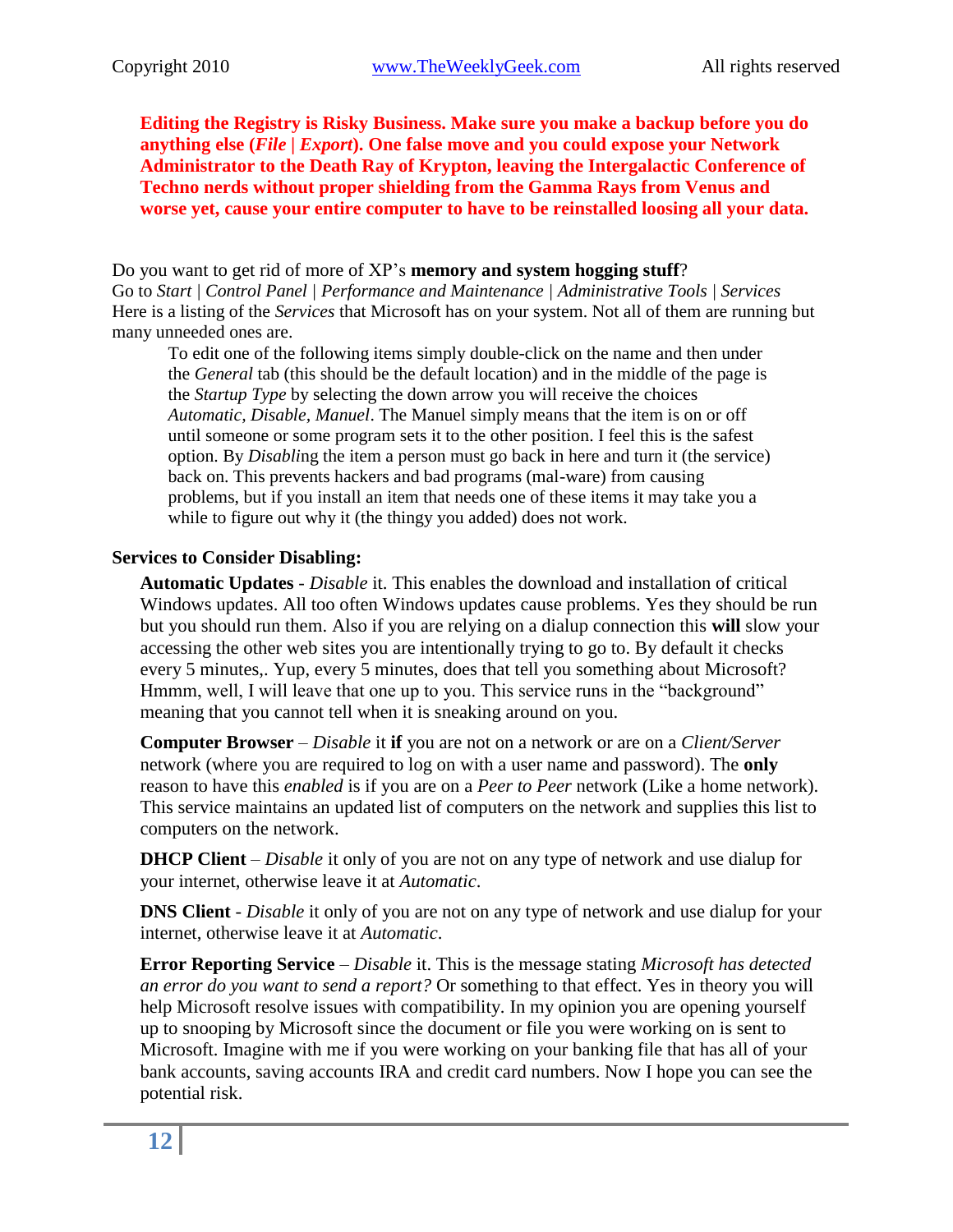**Fast User Switching Compatibility** – set to *Manuel* if there is only one user or you all use the same profile. If you choose a name or icon (picture) when Windows first boots up, then the system goes to your desktop you will want this left on *Automatic.*

**Indexing Service** – *Disable* it. Every X number of minutes Microsoft will run out to your hard drive(s) and check on usage and properties in order to *speed up* your access to the files. This is a very similar feature to Windows 9x/Office 97 *Fast Find*. In reality it slows you down in overall performance and uses the *bandwidth* that your hard drive needs to actually be transferring the files you are using.

**Messenger** – *Disable* it*.* This is **not** related Microsoft Messenger that is used for chatting. This is for Administrators to send pop up alerts to you. Since most Administrators communicate via e-mail and the majority of readers here are not on a *client server* network there is no need for it.

**Network Location Awareness** – *Disable* it. This service is for keeping your computers knowledge of network configurations updated. If you are **not** on a network or **are** on a *client server* network then you do not need this. *Peer to Peer* network can use it but set it to *Manuel*.

**Portable Media Serial Number** – set it to *Manuel* if you do **not** use an external iPod or an MP3 player for music. If you **do** use one of these then leave it on *Automatic*.

**QoS RSVP** – *Disable* it. This service provides network signaling and local traffic control setup functionality for QoS-aware programs and control applets. If you don't know what QoS is then you don't need it (it stands for Quality of Service). Rumor has it that you can free up to 25% of your network bandwidth by turning it off. If you do not have a network then this is another "feature" that just eats up ram and CPU time.

**Remote Access Auto Connection Manager** – *Disable* it if you do **not** have a network or **have** a small home network. It allows remote access to your PC so on a *client server* network the administrators may need or require it

**Remote Access Connection Manager** – set to *Manuel* only of you are not on a network. If you ever connect to a network then set to *Automatic*. If you *disable* it and later try to get on a home or any network you could spend hours trying to figure out why you cannot connect.

**Remote Registry** – *Disable* it. It allows remote computers to change your registry. This is an open sore for hackers to attach and make changes that can ruin or destroy data. There are some network administrative programs that use this so if you are on a *client server* network leave it in *Automatic*.

**Remote Task Manager Service** – *Disable* it. It provides remote management for tasks, processes, services, events, etc. Only network administrator will use this feature. Once again hackers can use this to get into your system.

**Routing and Remote Access** – *Disable* it. This service offers routing services to businesses in local area and wide area network environments.

**Server** – Set it to *Manuel* only if you are not on any type of network otherwise leave it at *Automatic.*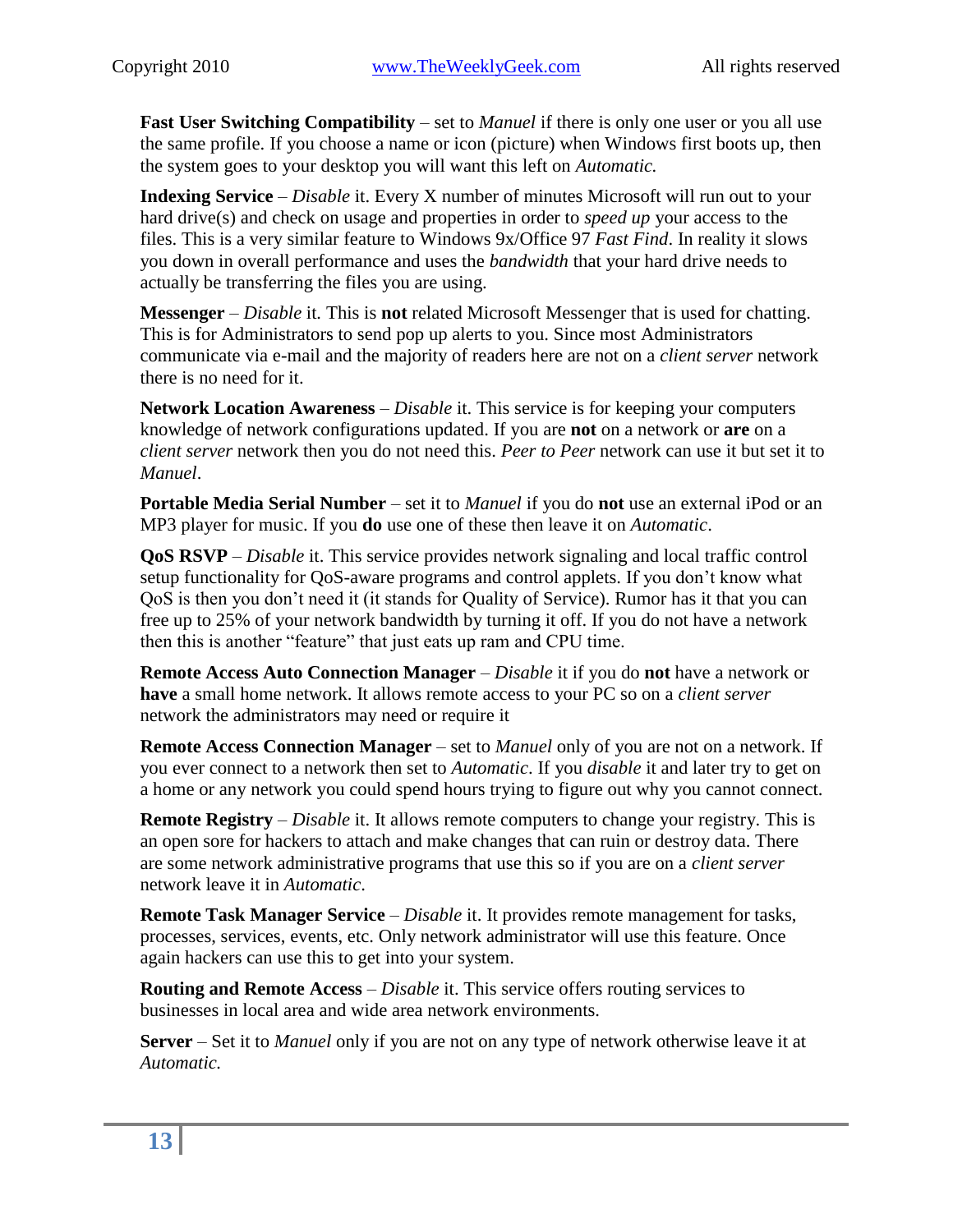**Smart Card** – *Disable* it unless you actually use a Smart Card to log onto your system. It manages access to smart cards read by this computer. If this service is stopped or disabled, this computer will be unable to read smart cards.

**Smart Card Helper** – *Disable* it for the same reasons as above.

**Wireless Zero Configuration** – Set it to *Manuel* unless you use a wireless (WiFi) network. This service provides automatic configuration for the 802.11 adapters.

**Highlighted Program names:** Another XP feature that drives me crazy is the *New Program Highlight Feature*. When you install a new program the shortcuts listed under *All Programs* are highlighted so that you can easily find them. These shortcuts are supposed to remain highlighted until you use them (run the program). My problem is that several users, including myself, have programs that we installed the first time we used XP and now a year or more later they are still highlighted even though the programs have been accessed dozens of times. To turn off this "feature" right-click the Start button, choose Properties and select Customize. Be sure the *Advanced* tab is selected and remove the check mark next to *Highlight Newly Installed Programs*. Select *OK* two times to exit out. You will need to restart the computer for these changes to take effect.

**Passwords:** I greatly dislike passwords on home (non-business) computers, they are all too easy to forget, and unfortunately XP makes passwords a necessity. Yes, you can just press enter leaving the password blank the first time you run XP, however many features that you use (like Scheduled Tasks) won't be available. If you create a password and then put it on a Post-it note on the monitor, well, we won't even go there. Fortunately XP has the ability to create a password reset disk that will (not can, but will) keep your keester out of the can. Go to *Start | Control Panel | User Accounts* and select the account name you need to make the password disk for (usually the administrator is the best and only one needed). Click on the button for *Prevent a forgotten password*. A wizard will guide you through the rest of the process. Store the disks in a safe unforgettable place, not where you (or your significant other) may grab it to put that report on because you need a disk now! Label it something like *XP recovery disk*.

**Cross Dressing Windows:** Some of you may have a computer that came with Windows XP (Pro or Home). In an effort to make the transition from Windows 98 to XP as easy as possible Microsoft has added features in XP to allow you to convert the display to look like 98. This theme for the display is referred to as "*Windows Classic*" style. Yes, this means that Windows is into cross dressing.

The following represents the steps needed to be followed in order to set up your PC to look like Windows 98. Keeping this page marked and referring to it in the future you can select to convert back to Windows XP style, one piece at a time until you feel comfortable enough to change your entire PC displays the "new" XP style screens.

Once you have turned your computer on and it has finished booting up.

In the bottom left corner of the monitors display is the *Start* button. Click one time on it. A menu will pop up with several icons (pictures) and names that they represent.

Click one time on the *Control Panel* text or icon.

Next one of two menus will appear. So look closely at your screen and follow the next step accordingly.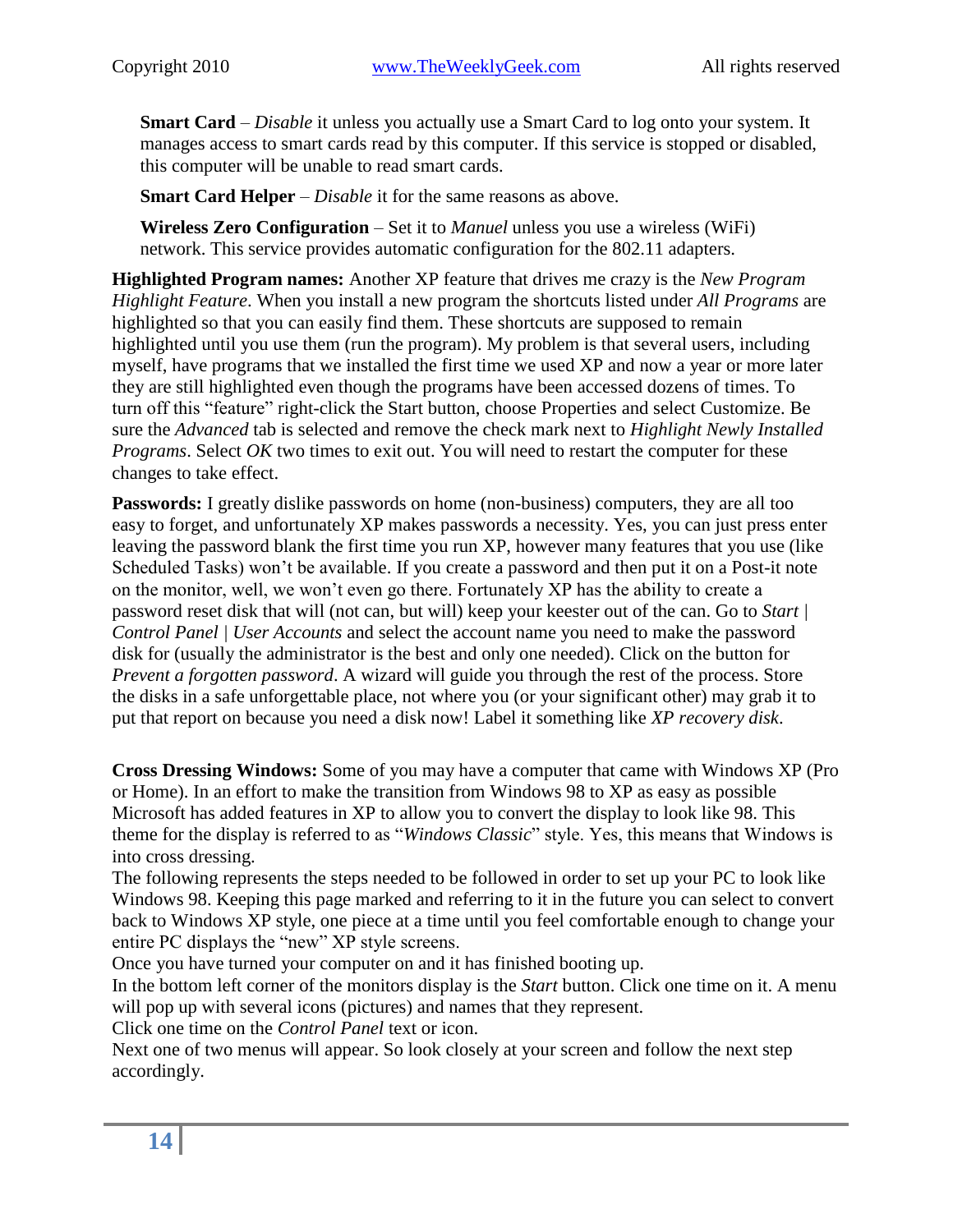**Menu 1:** A new menu will appear. Centered will be *Pick a Category* with a list of icons and options under it. Choose *Appearance and Themes* by clicking one time on the text or icon.

Another new menu will appear with the heading *Appearance and Themes* in the upper left corner. Again a list of several choices appears here. The funny thing is that they all lead to the same place. Microsoft, in their attempt to make things easier sometimes duplicates steps.

Toward the bottom of the menu there is a *Display* icon and text. Click one time on it.

**\* Menu 2:** A menu will appear named *Control Panel* and a list with several icons will appear. Select the *Display* icon by double-clicking on it.

Yet another menu appears called *Display Properties*. Here is where the change begins.

There are several tabs just like in a file cabinet with multiple folders. Any time a menu with tabs appears the default one selected is almost always the tab on the far left. In this case it should be *Themes* if not go ahead and move the mouse over the word *Themes* and click on it one time. On the *Themes* page there are a few choices. For the purpose of this book we are only going to choose the most basic information and changes, however as you become more comfortable with your computer feel free to come back here to browse through the other choices available. Under the *Themes* tab there is a theme and just under the word *Theme*: is some text in a block with what looks like a funny "*v*" to the right of the text. Actually that "*v*" is referred to as the down arrow. By clicking one time on the down arrow a list appears, this is what is referred to as a drop down list. Sometimes these list drop down, up or to the side, however they all still are considered drop down list. By clicking on the arrow several choices appeared. You will want to choose *Windows Classic*. You should notice that the picture in the themes box changes. This is just to give you an idea of how things are going to look.

Next you will want to select the *Appearance* tab. Again there is a picture of what things will look like. Here we want to be sure that several changes were made automatically when we selected the *Windows Classic* theme above. In the three drop down menus located in the lower left of the menu the selections should be *Windows Classic Style*, *Windows Standard*, and *Normal*. If not select the arrow for the one that is not correct and make the correct choice as listed above. Now all you need to do is select *OK* at the bottom right of the menu. A screen will appear stating *Please Wait* then poof, your changes are made and the *Themes* menu disappears. We have only one more step to do then you will be finished.

**If you had Menu 1:** On the *Appearance and Themes* menu you need to click on the *Taskbar and Start Menu* text or icon.

A new menu appears. Choose the *Start Menu* tab, and at the bottom of the menu click on the *Classic Start Menu* button. Select *OK* to finish.

Now close the *Appearance and Themes* menu by selecting the "*X*" in the upper right corner of the menu.

**If you had Menu 2**: On the *Control Panel* menu select the *Taskbar and Start Menu* text or icon. A new menu appears. Choose the *Start Menu* tab, and at the bottom of the menu click on the *Classic Start Menu* button. Select *OK* to finish.

Now close the *Control Panel* menu by selecting the "*X*" in the upper right corner of the menu.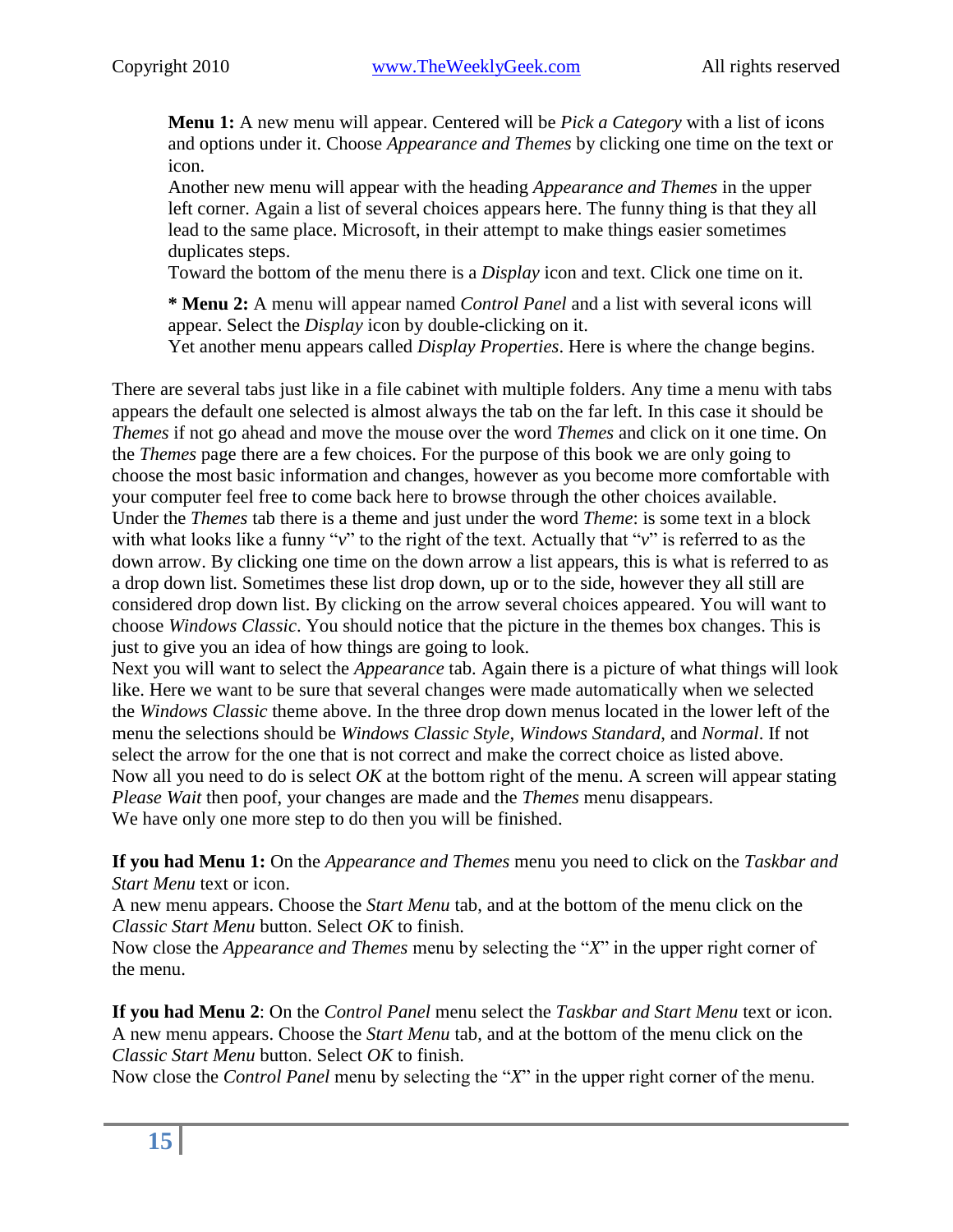That is all there is to it. See now you are a cross dressing Windows expert, no what I mean is that you can now cross dress with Windows. Um, No that didn't come out right, you can now make Billy cross dress in his Windows. Well, you get the point. Now any time you want to make a change to these settings you simply need to select the "Start" button, and then select the "Settings" and next "Control Panel". Then simple refer back up to the "\*" on Menu 2.

Now that you better understand what is going on here is a quick step by step. *Start | Control Panel | Appearance and Themes | Display | Themes | Theme: Windows Classic | Appearance | Windows Classic Style; Windows Standard; Normal | OK | Taskbar and Start Menu | Start Menu | Classic Start Menu | OK*.

Then close the *Appearance and Themes* by selecting the "X" in the upper right corner. If you have the "Menu 2" option then you would follow these steps.

*Start | Control Panel | Display | Themes | Theme: Windows Classic | Appearance | Windows Classic Style; Windows Standard; Normal | OK | Taskbar and Start Menu | Start Menu | Classic Start Menu | OK*.

**NTFS and DOS file extensions:** If you have your hard drive formatted as NTFS then you can turn off the old DOS 8.3 file system. If you do not know what this is, the 8.3 file system allowed users to only have eight digits or characters for the file name, a period and then a three character extension. The NTFS file system duplicates every filename you have to maintain backward compatibility to DOS and Windows 9x computers. By now I know all your "other" computers are XP, Vista or Windows 7, so this old naming convention is simply not needed. The folder *Documents* is also saved as *docu~1* for backward compatibility. If you do not have any Windows 9x or DOS computers that you are networked to or if you are not on a network then you can disable this duplicating feature and free up not only some hard drive space but system resources like RAM and CPU time.

To make this change you will need to edit the registry again. To do so go to *Start | Run* and type in *regedit*.

**Watch out Capitan Picard, by improperly editing the registry you will bring on the interest of the Q. Last time this happened the turned back time, stopped human evolution and forced you to rebuild the entire software structure of your computer by creating FDISK and format havoc. So call Lieutenant Data to be sure that your important data files and registry are backed up.**

Once in the registry navigate the left column by clicking on the plus (+) signs next to *HKEY\_LOCAL\_MACHINE | System | CurrentControlSet | Control* in the left window click one time on *FileSystem* There should be several lines of data now in the right hand window, doubleclick on *NtfsDisable8dot3NameCreation* and change the value in the box to 1 (the number one) and then select *OK*. Close the registry and restart the computer.

Another issue that seems to plague XP is a lack of using the **secondary cache** on your processor. Every processor has built on memory referred to as cache (pronounces *cash* as in money). Level one (L1), Level two (L2) and a few have Level three (L3). The CPU accesses this memory for different reason. L1 cache stores processor and program information, while L2 cache stores data that the processor thinks you will ask for next.

L1 is the fastest and is always built on the processor, L2 is slower than L1 but still extremely fast when compared to RAM and is currently built onto all processors, however most Pentium 1 and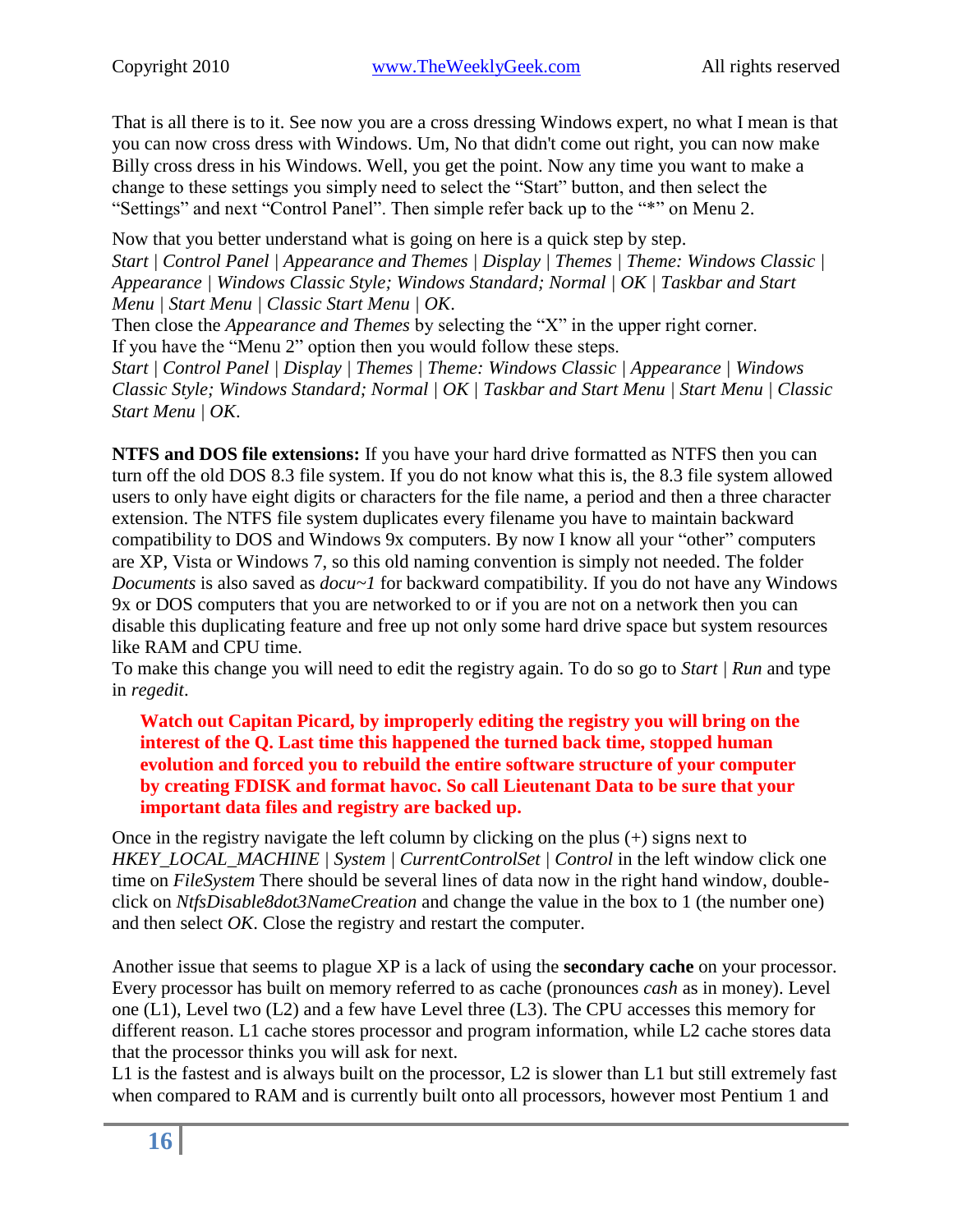Pentium Pro processors did not have L2 built in, instead they accessed it from another "stick" of RAM that was separate from the system memory.

To make matters difficult some processors access the L2 cache at the full front side bus speed and others at one half of that speed. So just because two different processors have the same amount of cache FSB and processor speed does not mean that they have the performance. Several processors have had L3 cache. Until recently they were mainly designed for server environments but now more are being enabled for high end workstations.

To see if the L2 cache is being properly used you need to once again edit the registry. Navigate to *HKEY\_LOCAL\_MACHINE | System | CurrentControlSet | Control | Session Manager | Memory Management*. On the right side look for *SecondaryLevelDataCache* its value should be a *decimal* and the same as the L2 cache on your processor. Below is a chart of many processors and their cache. If you don't see your processor listed, Google it and look at the manufacturers site such as [www.intel.com](http://www.intel.com/)

| <b>Processor</b>              | L1    | L2           | L3        | <b>FSB</b> |
|-------------------------------|-------|--------------|-----------|------------|
| <b>AMD</b> Thunderbird/Athlon | 128kb | <b>256kb</b> | None      | 133/266    |
| AMD Duron                     | 64kb  | <b>128kb</b> | None      | 200/266    |
| AMD XP1500 to 2800            | 128kb | 256kb        | None      | 266        |
| AMD XP 2500 to 3200 Barton    | 128kb | 512kb        | None      | 333        |
| AMD FX-51 or 64 (Optron)      | 128kb | 1024kb       | None      |            |
| AMD K6-III Mobile             |       | <b>256kb</b> | 1024kb    |            |
| Pentium 4 Willamette          | 8kb   | <b>256kb</b> | None      | 400        |
| Pentium 4 Northwood           | 8kb   | 512kb        | None      | 400/533    |
| Pentium 4 Hyper Thread        | 8kb   | 512kb        | None      | 533/800    |
| Pentium 4 Prescott            | 16kb  | 1024kb       | None      | 800        |
| Pentium 4E (Extreme Edition)  | 8kb   | 512kb        | 2048kb    | 800        |
| Pentium Xeon                  | 8kb   | 512kb        | 2048kb    | 400/533    |
| Pentium Itanium 2             | 32kb  | <b>256kb</b> | $1.5-6mb$ | 400        |
| Pentium 4 (socket 423)        |       | 512kb        | None      | 400        |
| Celeron <sub>2</sub>          |       |              | None      | 133/266    |
| Celeron                       | 32kb  | <b>128kb</b> | None      | 100        |
| Pentium III (to 1.1GHz)       | 32kb  | <b>256kb</b> | None      | 100        |
| Pentium III (to 1.4GHz)       | 32kb  | 512kb        | None      | 133        |
|                               |       |              |           |            |

While you are editing the registry you should go ahead and set the **Prefetch Settings** for the cache. Navigate to *HKEY\_LOCAL\_MACHINE | System | CurrentControlSet | Control | Session Manager | Memory Management | PrefetchParameters.* Change *EnablePrefetcher* to *3* (the number three) as a hexadecimal value. Zero (0) is disabled, one (1) is for Applications only and two (2) is for boot performance while three (3) is both one and two.

While on the subject of *Prefetch* open *My Computer* then double-click on *C:* then *Windows* (you may need to select *Show Contents of this* folder) and finally select the *Prefetch* folder and delete all of the files there. To select all of the files left-click one time on any one of the files, once it is highlighted press and hold the *Ctrl* key and then press the *A* key and immediately release them both at the same time. Now all files in the folder should be highlighted. While holding down the